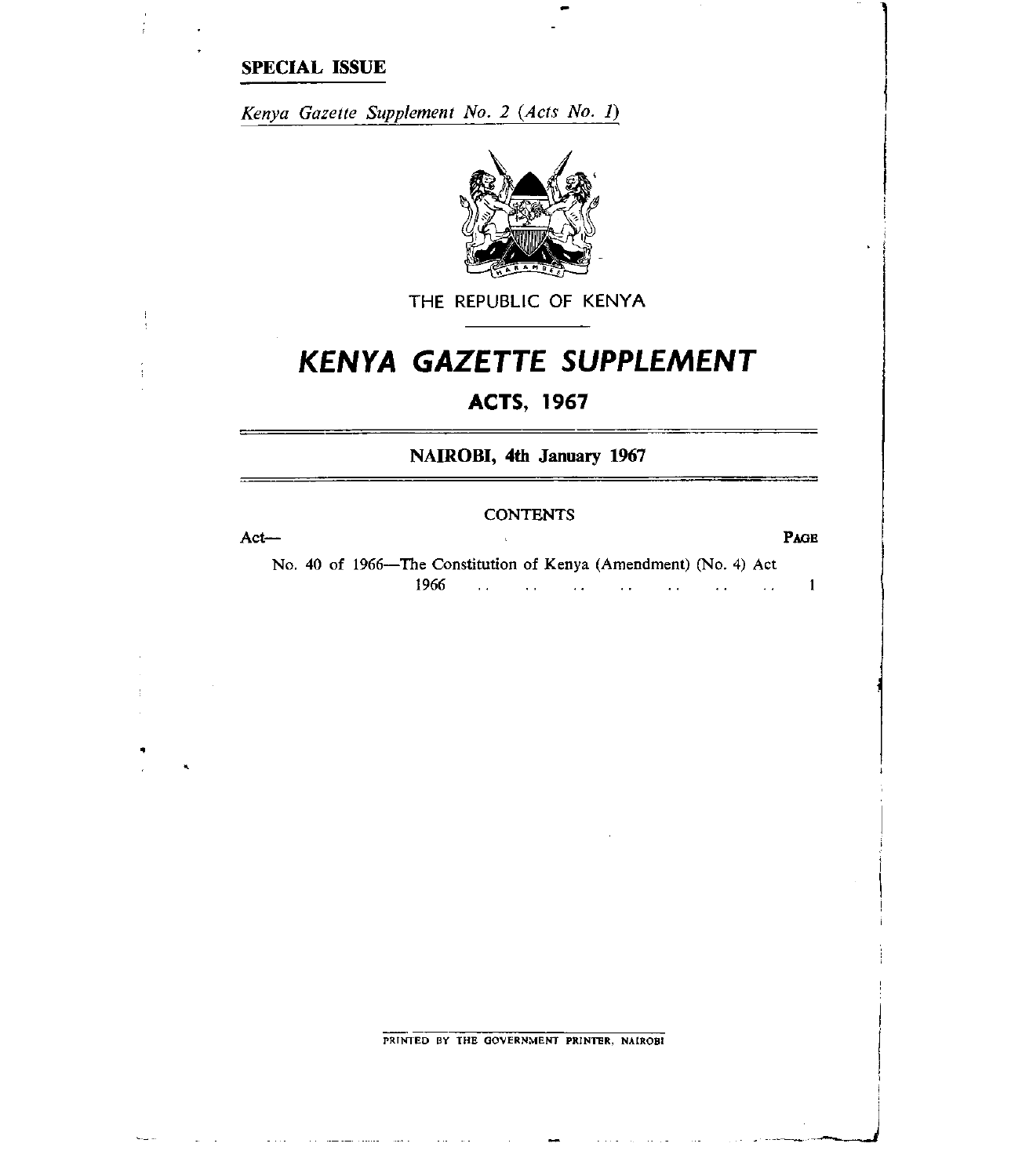$\label{eq:2.1} \frac{1}{\sqrt{2}}\int_{\mathbb{R}^3}\frac{1}{\sqrt{2}}\left(\frac{1}{\sqrt{2}}\right)^2\frac{1}{\sqrt{2}}\left(\frac{1}{\sqrt{2}}\right)^2\frac{1}{\sqrt{2}}\left(\frac{1}{\sqrt{2}}\right)^2.$ 

 $\label{eq:2.1} \frac{1}{\sqrt{2}}\left(\frac{1}{\sqrt{2}}\right)^{2} \left(\frac{1}{\sqrt{2}}\right)^{2} \left(\frac{1}{\sqrt{2}}\right)^{2} \left(\frac{1}{\sqrt{2}}\right)^{2} \left(\frac{1}{\sqrt{2}}\right)^{2} \left(\frac{1}{\sqrt{2}}\right)^{2} \left(\frac{1}{\sqrt{2}}\right)^{2} \left(\frac{1}{\sqrt{2}}\right)^{2} \left(\frac{1}{\sqrt{2}}\right)^{2} \left(\frac{1}{\sqrt{2}}\right)^{2} \left(\frac{1}{\sqrt{2}}\right)^{2} \left(\$ 

 $\label{eq:2.1} \frac{1}{\sqrt{2}}\int_{\mathbb{R}^3}\frac{1}{\sqrt{2}}\left(\frac{1}{\sqrt{2}}\right)^2\frac{1}{\sqrt{2}}\left(\frac{1}{\sqrt{2}}\right)^2\frac{1}{\sqrt{2}}\left(\frac{1}{\sqrt{2}}\right)^2\frac{1}{\sqrt{2}}\left(\frac{1}{\sqrt{2}}\right)^2.$ 

 $\mathcal{L} = \mathcal{L} \mathcal{L} \mathcal{L}$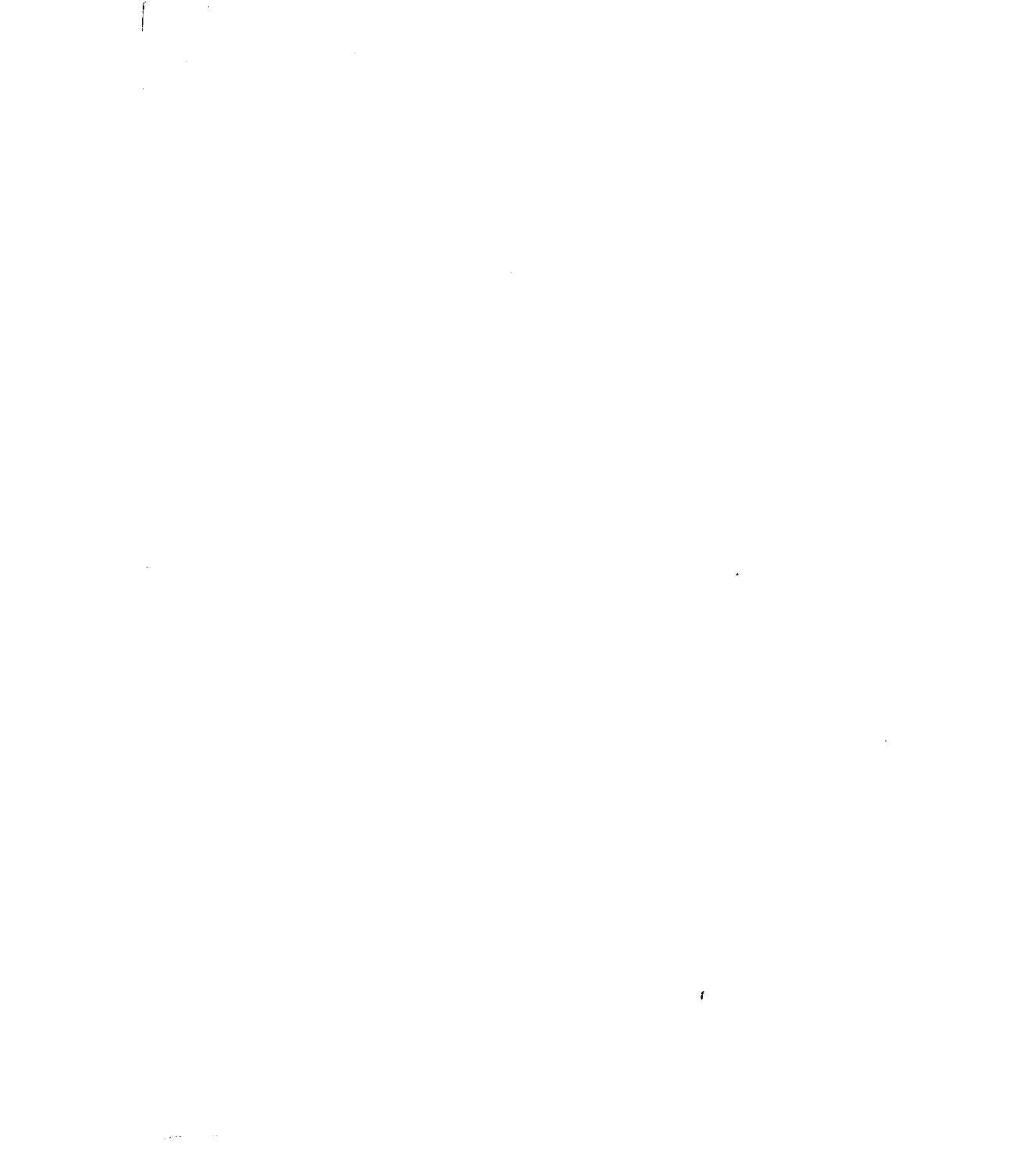## **THE CONSTITUTION OF KENYA (AMENDMENT) (No. 4) ACT 1966**

### **No. 40 of 1966**

#### *Date of Assent: 3rd January 1967*

## *Date of Commencement: Upon the next Prorogation of Parliament*

## **An Act of Parliament to amend the Constitution, and for matters incidental thereto and connected therewith**

**ENACTED** by the Parliament of Kenya, as follows :-

#### PART **I—PRELIMINARY**

**1.** (1) This Act may be cited *as* the Constitution of Kenya (Amendment) (No. 4) Act 1966.

(2) This Act shall be read and construed as one with the Constitution, in so far as it makes amendments to the Constitution.

(3) This Act shall come into operation upon the prorogation of Parliament next following the enactment of this Act.

**2.** (1) In this Act, unless the context otherwise requires— Interpretation.

"existing law" means any Act, enactment, law, rule, regulation, order or other instrument having effect as part of the law of Kenya or any part thereof immediately before the date of commencement of this Act, or any Act of the Parliament of the United Kingdom or Order of Her Majesty in Council (other than the Kenya Independence Order in Council 1963) so having effect;

"the Constitution" means the Constitution of the Republic of Kenya contained in Schedule 2 of the Kenya Independence Order in Council 1963, as amended by the Constitution of Kenya (Amendment) Act 1964, the Constitution of Kenya (Amendment) (No. 2) Act 1964, the Constitution of Kenya (Amendment) Act 1965, the Constitution of Kenya (Amendment) Act 1966, the Constitution of Kenya (Amendment) (No. 2) Act 1966 and the Constitution of Kenya (Amendment) (No. 3) Act 1966.

(2) Subject to subsection (1) of this section, and save where the context otherwise requires, expressions used in this Act have the same meaning as in the Constitution and section

Short title, construction **and**  commencement.

L.N. **718/1963.**  28 of 1964. 38 of **1964. 14** of 1965. 16 of 1966. 17 of 1966. 18 of 1966.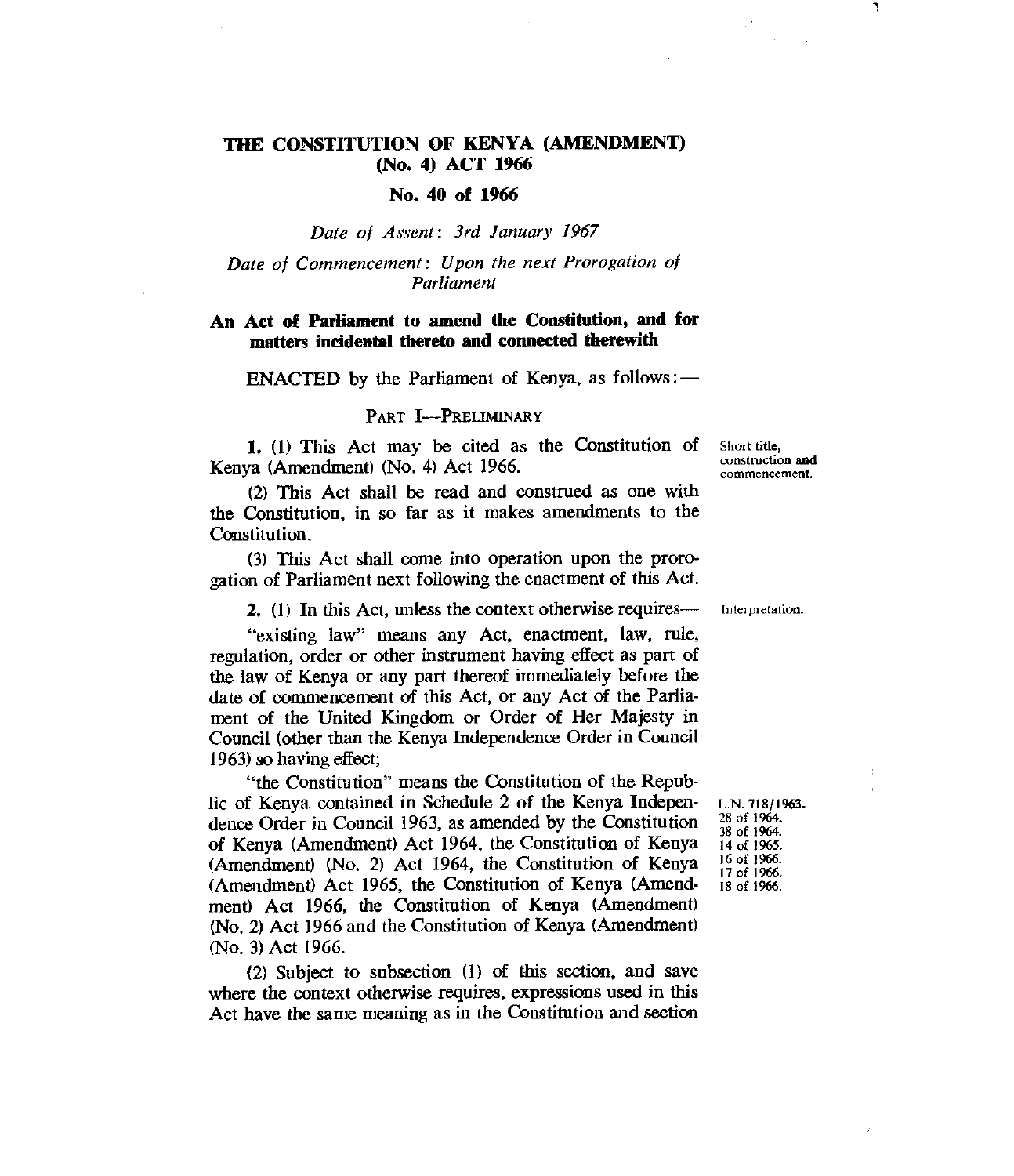247 of the Constitution shall apply for the purposes of interpreting this Act as it applies for the purposes of interpreting the Constitution.

## PART II-AMENDMENTS TO CONSTITUTION AND OTHER LAWS

Amendment of Constitution.

**3. (1)** The provisions of the Constitution specified in the first column of Part I of the First Schedule to this Act shall be amended in the manner specified in relation thereto in the second column of that Part of that Schedule.

(2) Subject to subsection (1) of this section, there shall be substituted for the expressions specified in the first column of Part II of the First Schedule to this Act, wherever they appear in the Constitution, the expressions specified in the second column of that Part of that Schedule.

Amendment of other laws. L.N. 718/1963. 14 of 1965.

Existing laws.

4. The provisions of the Kenya Independence Order in Council 1963 and of the Constitution of Kenya (Amendment) Act 1965 specified in the first column of the Second Schedule to this Act shall be amended in the manner specified in relation thereto in the second column of that Schedule.

## PART **III—CONSEQUENTIAL** PROVISIONS

5. (1) Subject to this Act, the existing laws shall, notwithstanding the amendments made to the Constitution by this Act, continue in force as from the commencement of this Act as if they had been made in pursuance of the Constitution as amended by this Act, but they shall be construed with such modifications, adaptations, qualifications and exceptions as may be necessary to bring them into conformity with the Constitution as so amended.

(2) Where any matter that falls to be prescribed or otherwise provided for under the Constitution as amended by this Act by Parliament or by any other person or authority is prescribed or provided for by or under an existing law (including any amendment to any such law made under this section) or is otherwise prescribed or provided for immediately before the commencement of this Act by or under the Constitution, that prescription or provision shall, as from the commencement of this Act, have effect as if it had been made under the Constitution as amended by this Act by Parliament or, as the case may be, by that other person or authority.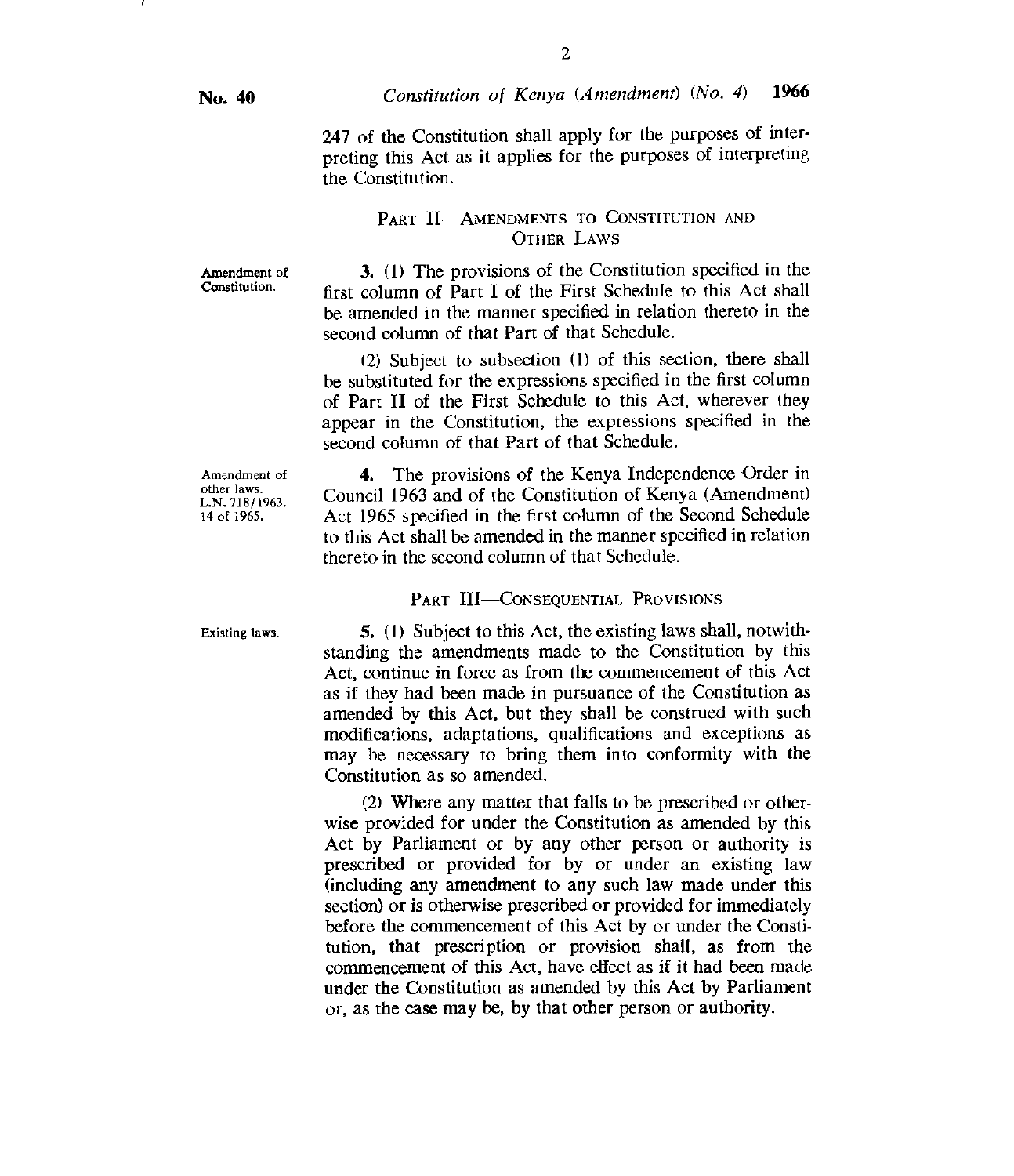(3) The President may by order made and published in the Kenya Gazette at any time before the expiration of one year from the commencement of this Act make such amendments to any existing law as may appear to him to be necessary or expedient for bringing that law into conformity with the Constitution as amended by this Act, or for giving effect or enabling effect to be given to that law or to the Constitution as so amended, or which he otherwise considers necessary or expedient in consequence of the amendment of the Constitution by this Act.

(4) The provisions of this section shall be without prejudice to any powers conferred by this Act or by the Constitution as amended by this Act or by any other law upon any person or authority to make provision for any matter, including the amendment or repeal of any existing law.

**6.** (1) Notwithstanding section 49 of the Constitution as amended by this Act (which provides for the division of Kenya into constituencies), the Order made by the Electoral Commission under section 3 of the Parliamentary Constituencies (Preparatory Review) (No. 2) Act 1966, and published in the Kenya Gazette on 19th December 1966, shall have effect upon the commencement of this Act as if it had been made and published, and as if it had come into effect, in accordance with the provisions of the said section 49 as so amended, and, upon the commencement of this Act and until that Order is superseded or altered by another order made by the Electoral Commission under the said section 49 as so amended, the constituencies into which Kenya shall be divided (in this section referred to as the new constituencies) shall be the constituencies prescribed in the first mentioned Order.

- (2) Upon the commencement of this Act—
- (a)any person who immediately before that commencement was the Elected Member of the House of Representatives representing a constituency specified in the first column of Part I of the Third Schedule to this Act shall be the Elected Member of the National Assembly representing the new constituency specified as corresponding to that first-mentioned constituency in the second column of that Part of that Schedule;
- (b) any person who immediately before that commencement was a Senator representing a District (including

National Assembly.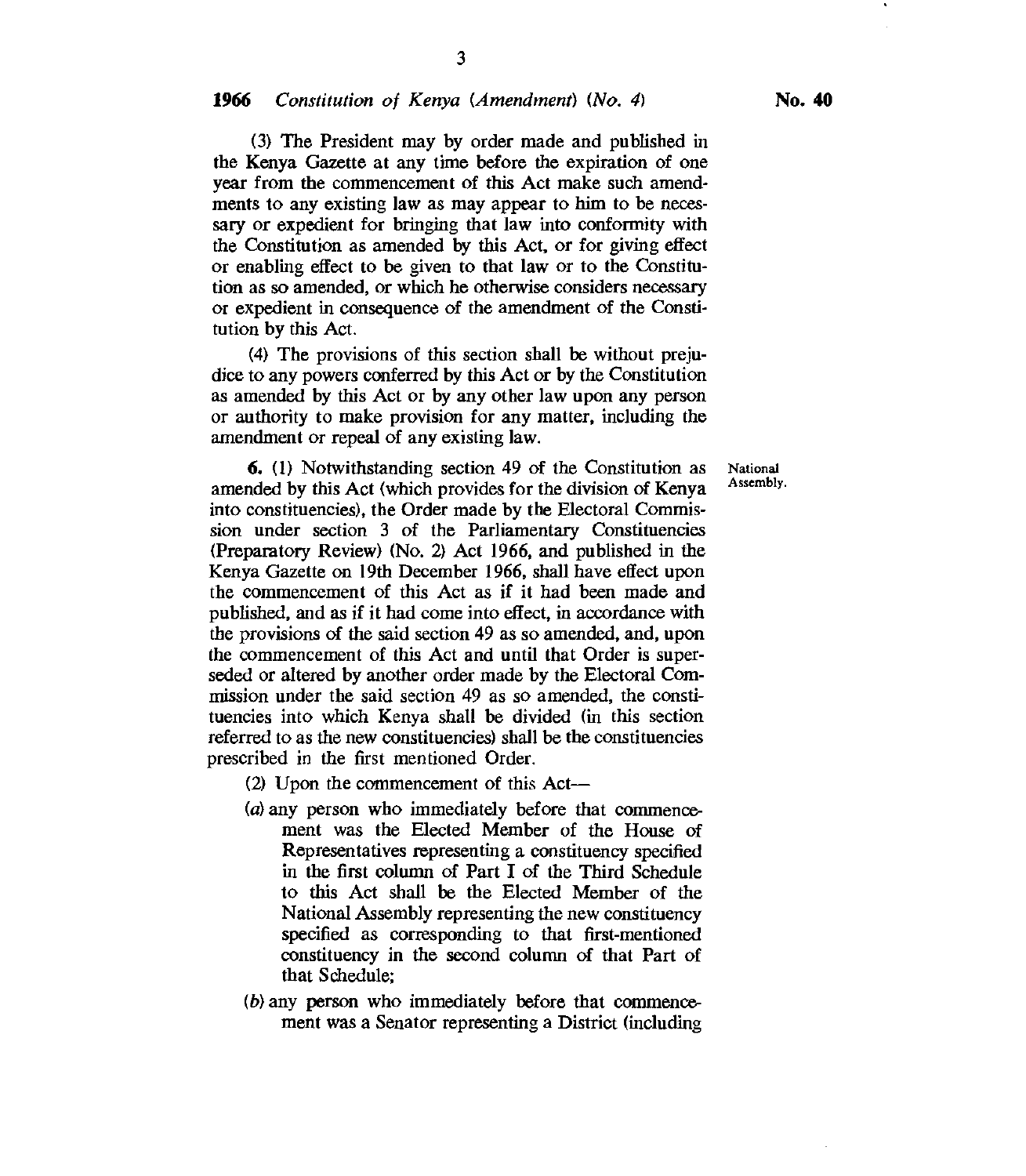the Nairobi Area) specified in the first column of Part II of the Third Schedule to this Act shall be the Elected Member of the National Assembly representing the new constituency specified as corresponding to that District in the second column of that Part of that Schedule; and

*(c)* the persons who immediately before that commencement were Specially Elected Members of the House of Representatives shall be Specially Elected Members of the National Assembly.

(3) The persons who become Elected Members or Specially Elected Members of the National Assembly by virtue of subsection (2) of this section shall, as from the commencement of this Act, be deemed to have been elected to the Assembly in accordance with the Constitution as amended by this Act, and shall hold their seats therein in accordance with those provisions.

(4) The persons who immediately before the commencement of this Act were the Speaker and Deputy Speaker of the House of Representatives shall, as from the commencement of this Act and until the National Assembly first meets after that commencement, be the Speaker and Deputy Speaker respectively of the National Assembly; and when the National Assembly first meets after that commencement a Speaker and a Deputy Speaker of the National Assembly shall be elected in accordance with sections 45 and 46 of the Constitution as amended by this Act.

(5) Nothing in this Act shall prevent the bringing or continuation of proceedings for the determination of any question whether any person was validly elected before the commencement of this Act as a member of either House of the National Assembly as then established, or whether the seat of any person in either of such Houses has become vacant before that commencement or would have become vacant but for the passing of this Act, and for the purpose of any such proceedings section 50 of the Constitution as in force before that commencement and any law then in force relating to elections or election petitions shall continue in force as if this Act had not been passed; and if in any such proceedings it is determined that any person was not validly elected, or that the seat of any person has become vacant or would have become vacant but for the passing of this Act, that person shall, notwithstanding any of the preceding provisions of this section, vacate his seat in the National Assembly.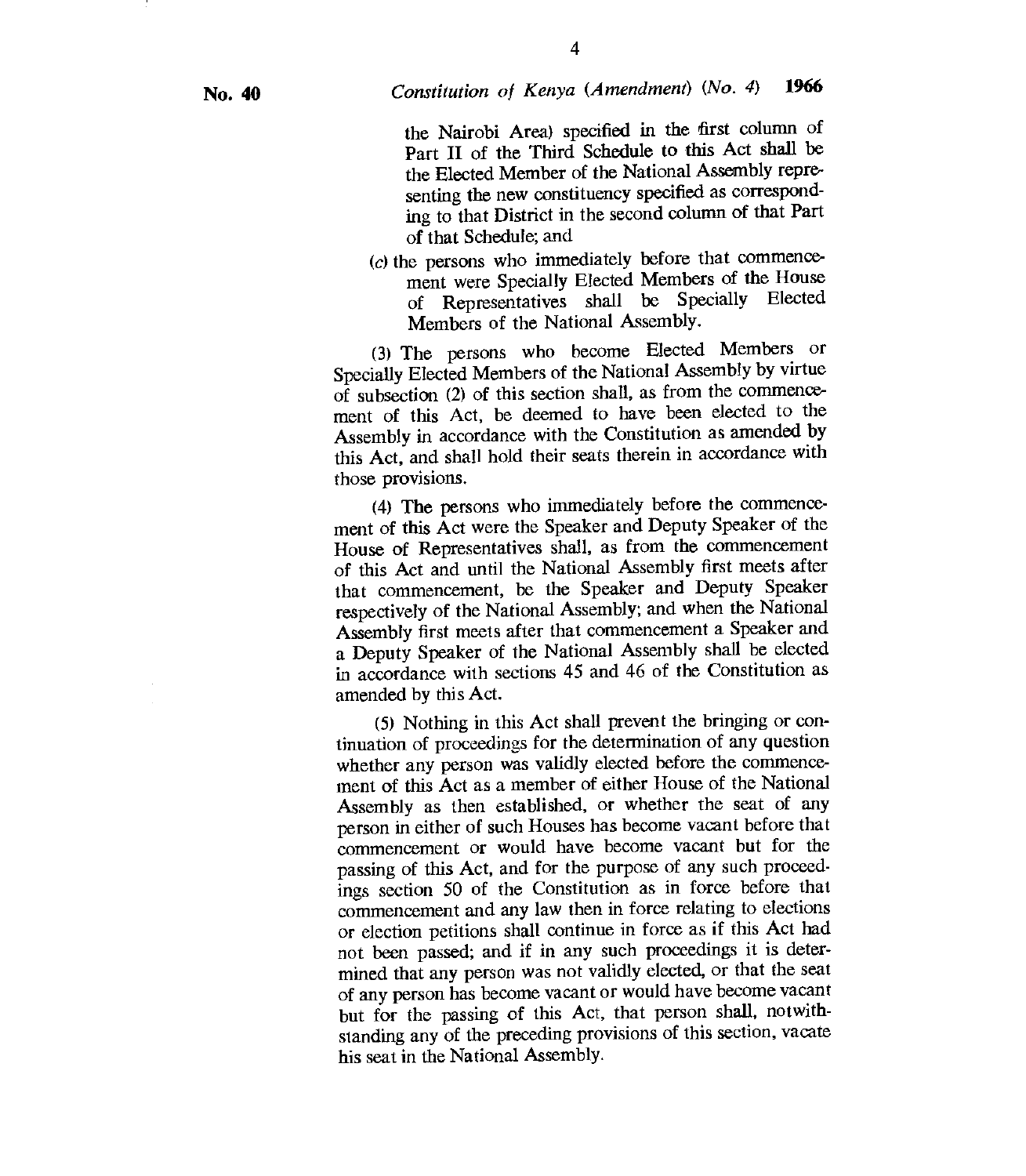and the same

(6) Any law in force immediately before the commencement of this Act that makes provision for the privileges, immunities or powers of the House of Representatives or the committees or the members thereof (including the Speaker thereof) shall, except as may be otherwise provided by Parliament, apply after the commencement of this Act in relation to those matters to the National Assembly or the committees or the members or the Speaker thereof, as the case may require, as if it had been made in pursuance of section 62 (5) of the Constitution, but any such law shall be construed with such modifications, adaptations, qualifications and exceptions as may be necessary to bring it into conformity with the Constitution as amended by this Act; and the power conferred on the President by section 5 (3) of this Act shall include power to amend any such law.

(7) The Standing Orders of the House of Representatives as in force immediately before the commencement of this Act shall, except as may be otherwise provided by the National Assembly, be the Standing Orders of the National Assembly after the commencement of this Act as if they had been made in pursuance of section 62 **(1)** of the Constitution as amended by this Act; but all such Standing Orders shall be construed with such modifications, adaptations, qualifications and exceptions as may be necessary to bring them into conformity with the Constitution as amended by this Act.

(8) Subject to section 65 (4) of the Constitution, and notwithstanding subsection (3) of that section, Parliament shall, unless sooner dissolved, stand dissolved on 7th June 1970.

(9) Any person who, under the provisions of this section, becomes a member of the National Assembly upon the commencement of this Act, shall be deemed to have taken any necessary oath under the Constitution.

> Register of voters.

**7.** Any register of voters in force immediately before the commencement of this Act for the purpose of elections to the House of Representatives, shall, except as may be otherwise provided by or under an Act of Parliament, and except in so far as it may be revised from time to time or superseded by a new register in accordance with the law applicable to such register, have effect after the commencement of this Act as the register of voters in elections to the National Assembly.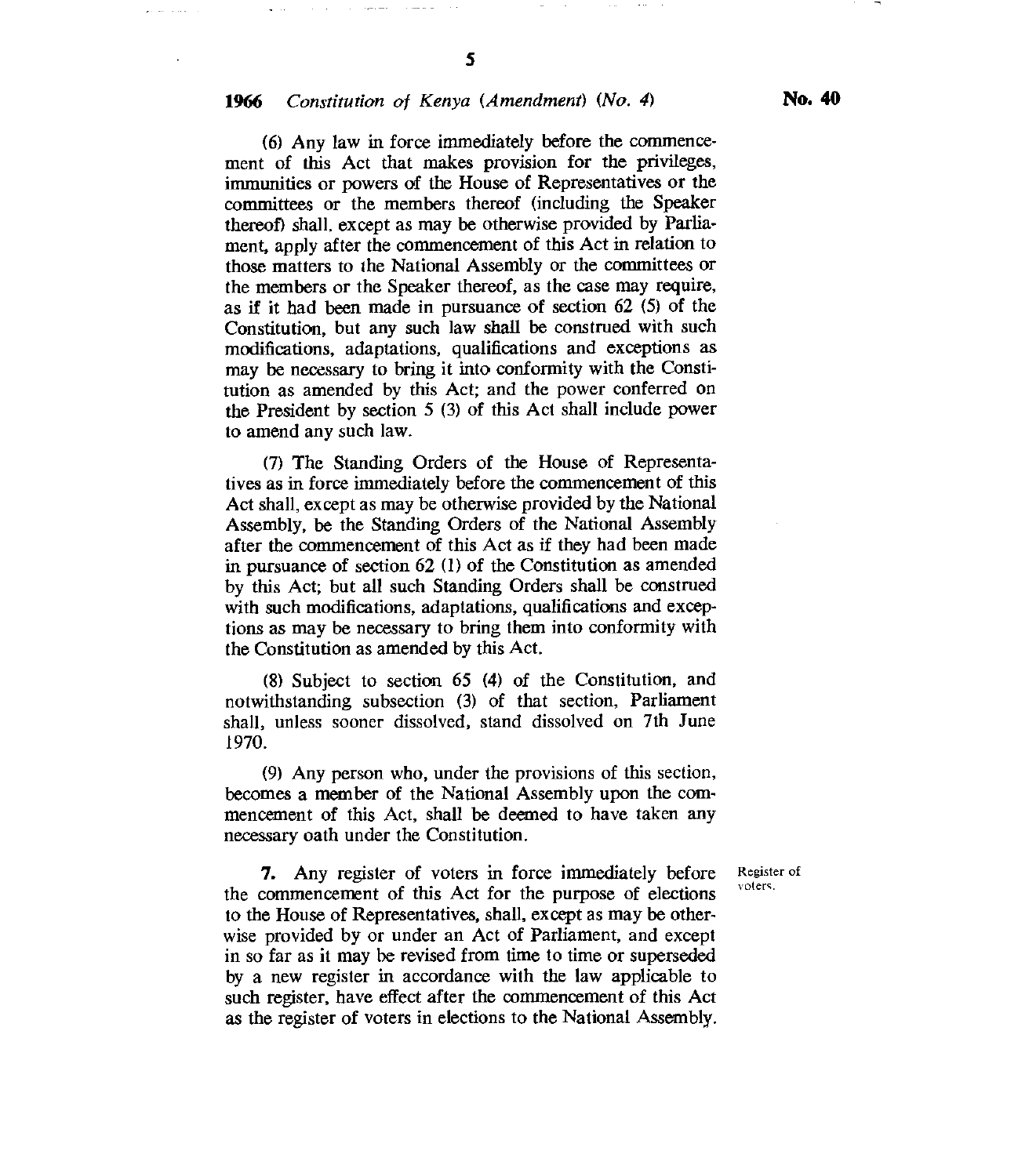#### FIRST SCHEDULE (s. 3)

#### AMENDMENTS TO THE CONSTITUTION

#### Part I

### Provision Amendment

Chapter II.

Section 29.

(a)In subsection (2), delete the words "in their application to the House of Representatives".

(b) In subsection (4), substitute for the words "resolution of the Houses of" the words "a resolution of".

(c) Delete subsection (9).

Chapter III. Section 33c.

(a)In paragraph (a), substitute for the words ", or both Houses sitting together;" the word "; and".

(b) In paragraph (b), substitute for the words "that House; and" the words "the Assembly.".

(c) Delete paragraph *(c).* 

Chapter IV.

- Section 34. Delete subsection (2).
- Section 35. Delete whole section.

Section 36. (a)Delete the marginal note and substitute therefor the following—

> Districts and Nairobi Area.

(b)In subsection (1), delete the words "and each District and the Nairobi Area shall elect one Senator in such manner as, subject to the provisions of this Constitution, may be prescribed by or under any law".

 $(c)$  Delete subsections (3), (4) and (5).

Section 39.

Delete whole section and substitute therefor a new section as follows—

Election of 39. There shall be twelve Specially Elected Members Specially Elected<br>Members of of the National Assembly, who shall be elected by the members of Elected Members of that Assembly in accordance with National the provisions of Schedule 6 of this Constitution. Assembly.

Section 40 (2).

Delete whole subsection and substitute a new subsection as follows—

(2) A person shall not be qualified to be elected as a member of the National Assembly unless, at the date of his nomination for election, he is registered in some constituency as a voter in elections of Elected Members to the Assembly.

Section 41. *(a)* In subsection (2), delete the words "Senate or the compilation of any register of voters for the purposes of such an election shall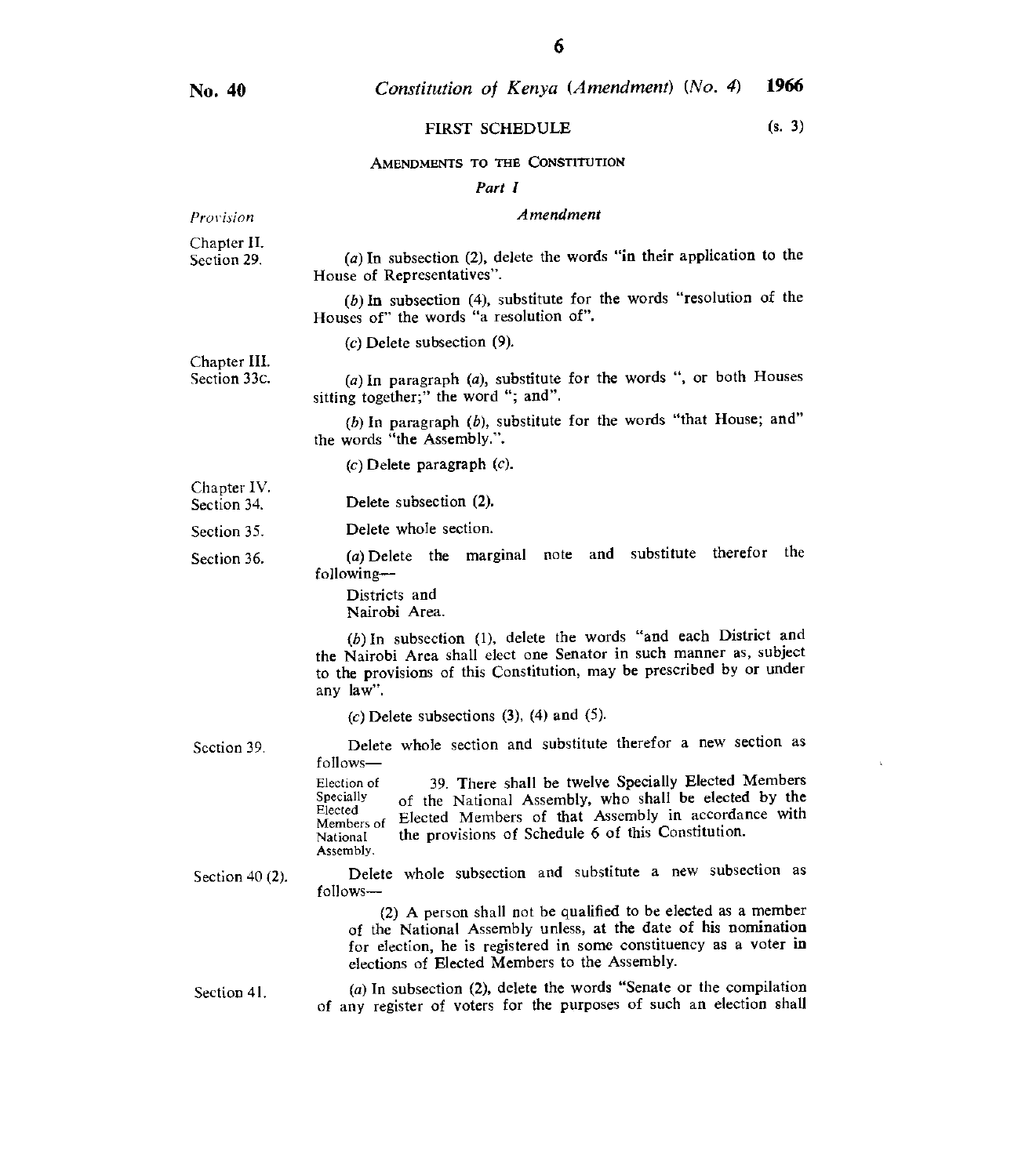$\pm$ 

 $\sim$ 

## **FIRST** *SCHEDULE—(Contd.)*

|                   | $1 \text{ ms}$ $\text{volume}$ (come)                                                                                                                                                                                                                                     |
|-------------------|---------------------------------------------------------------------------------------------------------------------------------------------------------------------------------------------------------------------------------------------------------------------------|
| Provision         | Amendment                                                                                                                                                                                                                                                                 |
|                   | not be qualified to be elected as a Senator and may provide that a<br>person who holds or is acting in any office that is specified by<br>Parliament and the functions of which involve responsibility for, or<br>in connexion with, the conduct of any election to the". |
|                   | $(b)$ Delete subsection $(5)$ .                                                                                                                                                                                                                                           |
| Section $42(3)$ . | Delete whole subsection.                                                                                                                                                                                                                                                  |
| Section 42A (1).  | In the proviso, substitute for the words "a Speaker" the words<br>"to be the Speaker".                                                                                                                                                                                    |
| Section 43.       | Delete whole section.                                                                                                                                                                                                                                                     |
| Section 44        | Delete whole section.                                                                                                                                                                                                                                                     |
| Section 45 (6).   | Delete the words "but as such member he shall not be entitled<br>to vote on any question before that House".                                                                                                                                                              |
| Section 47.       | (a) In the marginal note, substitute for the words "Clerks to<br>Houses of" the words "Clerk of" and delete the word "their".                                                                                                                                             |
|                   | (b) In subsection (1), delete the words "Senate and a Clerk to<br>the".                                                                                                                                                                                                   |
|                   | (c) In subsection $(2)$ —                                                                                                                                                                                                                                                 |
|                   | (i) substitute for the words "Clerks to the two Houses" the words<br>"Clerk of the National Assembly";                                                                                                                                                                    |
|                   | (ii) substitute for the words "their staffs" the words "his staff".                                                                                                                                                                                                       |
| Section 48.       | Delete subsection (1), and substitute two new subsections as<br>follows-                                                                                                                                                                                                  |
|                   | (1) There shall be an Electoral Commission which shall<br>consist of---                                                                                                                                                                                                   |
|                   | (a) the Speaker of the National Assembly, as Chairman;                                                                                                                                                                                                                    |
|                   | $(b)$ two members appointed by the President; and                                                                                                                                                                                                                         |
|                   | $(c)$ a member representing each Province (or such other area<br>as may be substituted therefor by Act of Parliament)<br>who shall be appointed by the President.                                                                                                         |
|                   | (la) The Commission shall elect a Vice-Chairman from<br>among its members.                                                                                                                                                                                                |
| Section 49.       | ( <i>a</i> ) In subsection $(1)$ —                                                                                                                                                                                                                                        |
|                   | (i) substitute for the words "such number of constituencies (not<br>being more than 130 or less than 110)" the words "158 consti-<br>tuencies, or such larger number of constituencies as Parlia-<br>ment may prescribe,";                                                |
|                   | (ii) immediately after the word "boundaries" insert the words<br>"and names".                                                                                                                                                                                             |
|                   | $(b)$ Delete subsection $(2)$ .                                                                                                                                                                                                                                           |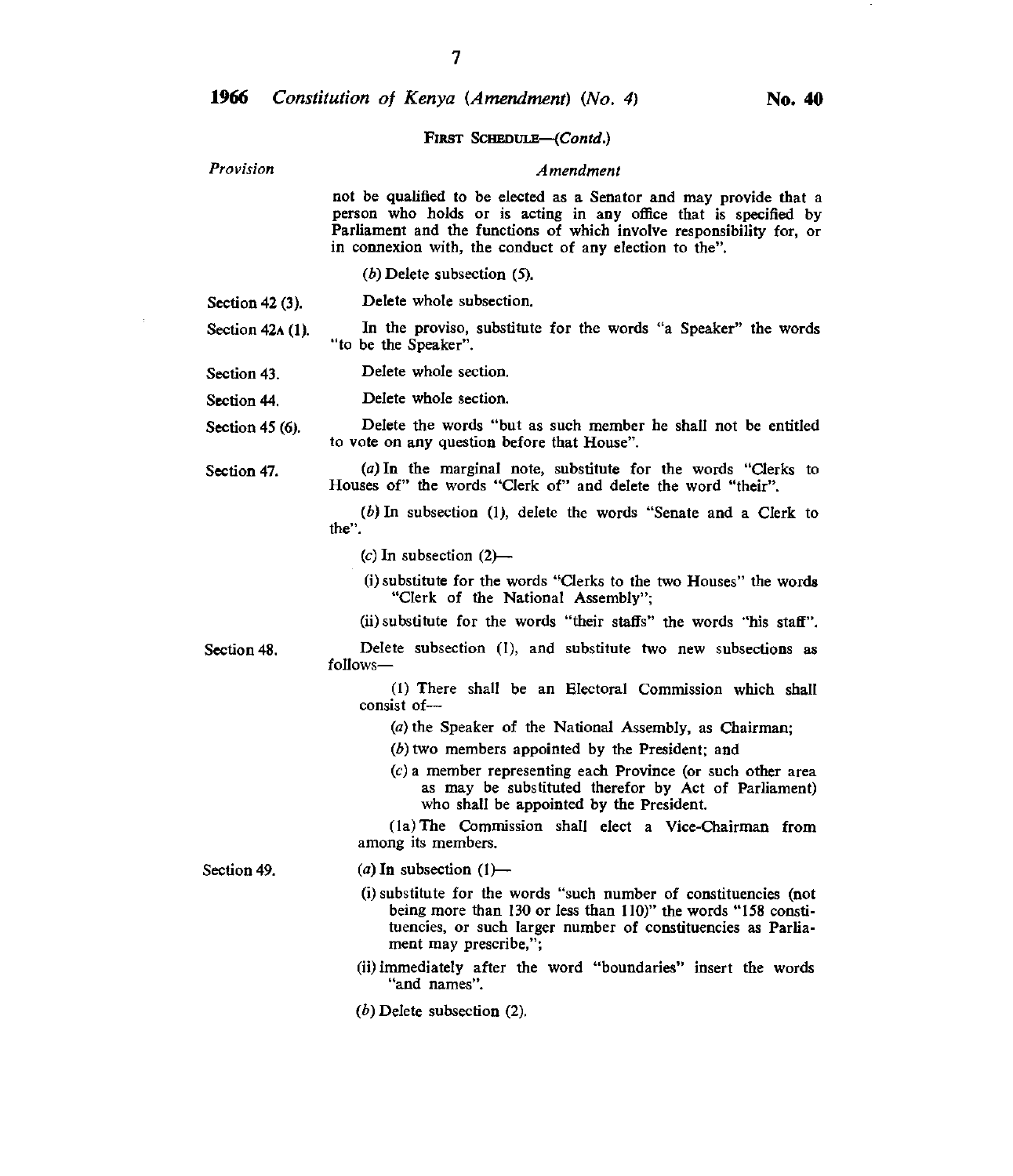**No. 40** *Constitution of Kenya (Amendment) (No. 4)* **<sup>1966</sup>**

#### FIRST SCHEDULE—(Contd.)

Provision Amendment  $(c)$  In subsection (4), insert immediately after the words "ten years" the words "or whenever Parliament may so prescribe,". Section 50 (3). Delete whole subsection, and substitute a new subsection as follows— (3) An application to the High Court for the determination of any question under subsection  $(1)$   $(b)$  of this section may be made by any Elected Member of the National Assembly or by any person who is registered as a voter in elections of Elected Members of the Assembly or by the Attorney-General. Section 51 (2). Delete whole subsection, and substitute a new subsection as follows— (2) Any person elected as Speaker of the National Assembly who has not before his election as Speaker taken the oath as a member of the Assembly shall, before entering upon the duties of his office, take and subscribe the oath of allegiance before the National Assembly. Section 52. Delete whole section. Section 54. *(a)* In the marginal note delete the words "Houses of".  $(b)$  Delete subsection  $(1)$ . (c) In subsection (2), substitute for the word "twenty" wherever it appears, the word "thirty". Section 57. (a) Delete the marginal note and substitute a new marginal note as follows-Attorney-General to be member of National Assembly. (b) Delete subsections (1) and (3). Section 59. (a) In subsection (1), delete the words "(or, in the cases mentioned in section 61 of this Constitution, by the House of Representatives)".  $(b)$  Delete subsection  $(2)$ .  $(c)$  Delete subsection (3), and substitute a new subsection as follows— (3) When a Bill has been passed by the National Assembly it shall be presented to the President for his assent. Section 60 (1). Delete whole subsection. Section 61. Delete whole section. Section 62 (3). Delete whole subsection. Section 63. Delete whole section. Section 64 (2). Delete the proviso.

Section 65 (3). Substitute for the word "meet" the word "meets".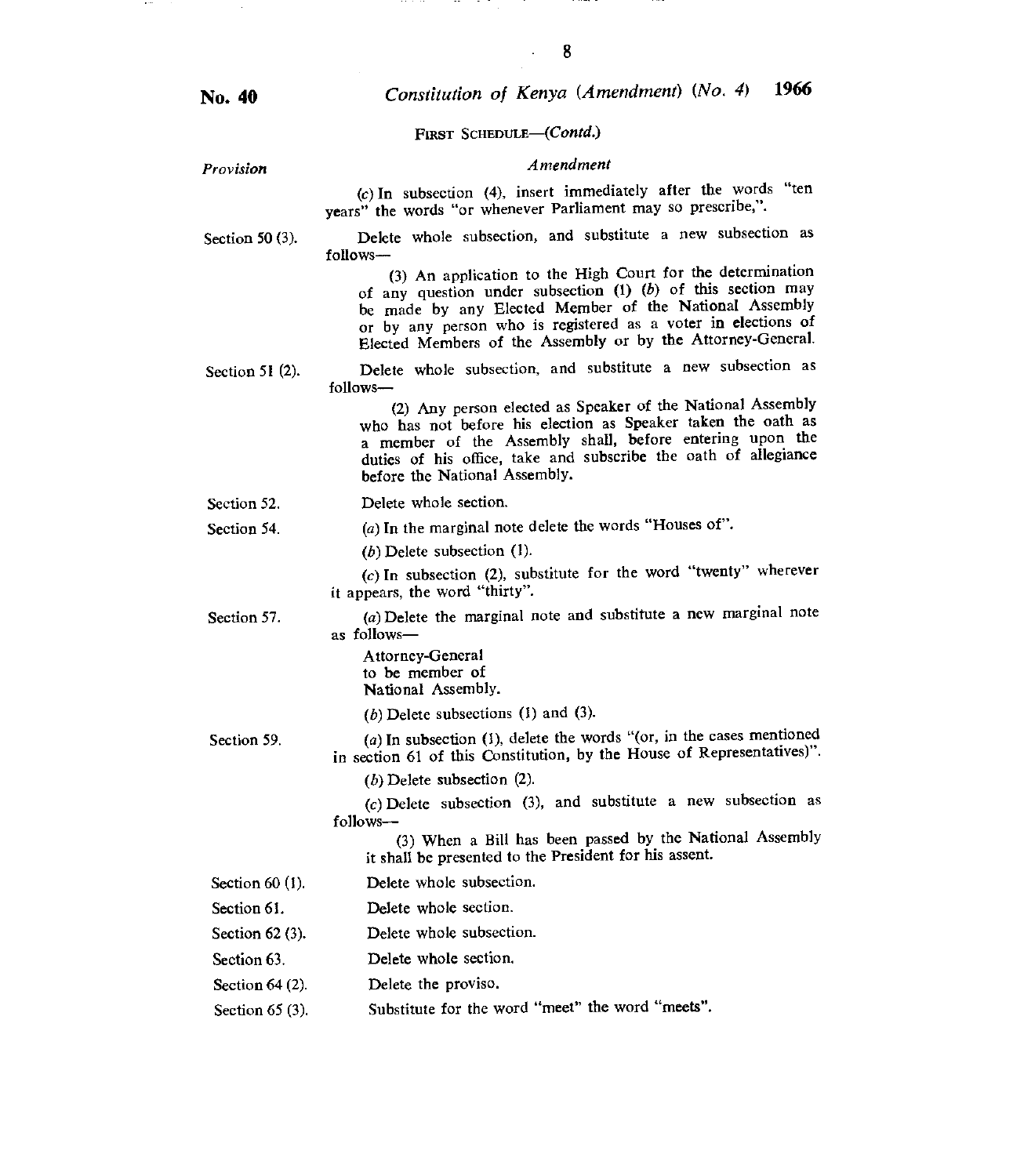#### **FIRST** SCHEDULE-(Contd.)

#### *Provision Amendment*

Chapter XI.

Section 186 (3).

(a) Delete paragraph *(a)* and substitute a new paragraph as follows—

 $(a)$ he is, or has at any time been, a member of the National Assembly, or he has at any time been a member of either House of the National Assembly formerly established for Kenya, a member of a Provincial Council or a Regional Assembly formerly established for a part of Kenya, or a member (other than an ex *officio,* an appointed or a nominated member) of any Legislative Council established for Kenya at any time before 12th December 1963; or

*(b) Delete* paragraph *(b),* and substitute a new paragraph as follows—

*(b)* he is, or has at any time been, nominated as a candidate for election as a member of the National Assembly or of any such former House of the National Assembly, former Provincial Council, Regional Assembly or Legislative Council; or

(c)In paragraph *(c),* substitute for the words "either House of the National Assembly or of a Provincial Council or of such *a*  Legislative Council or of any local government authority (whether established under Chapter XIII of this Constitution or under any law in force at any time before 12th December 1963; or " the words "the National Assembly or of any local government authority or of any such former House of the National Assembly, former Provincial Council, Regional Assembly or Legislative Council; or".

Chapter XV.<br>Section 244 (1).

In paragraph (d), delete the words "or a joint committee of the two Houses of the National Assembly" and the words "or, in the case of a member of such a joint committee, to the Speaker of the House of which that person is a member".

Section 247. In subsection (1), in the definition of "session", substitute for the word "meet" the word "meets".

Schedule 5. Delete Part I.

#### *Part II*

#### *General Amendments*

#### *Expression in Constitution*

*Expression to be substituted* 

| "either House of the National Assembly".   | "the National Assembly". |  |  |
|--------------------------------------------|--------------------------|--|--|
| "a House of the National Assembly".        | "the National Assembly". |  |  |
| "both Houses of the National Assembly".    | "the National Assembly". |  |  |
| "each House of the National Assembly".     | "the National Assembly". |  |  |
| "each House".                              | "the National Assembly". |  |  |
| "the two Houses of the National Assembly." | "the National Assembly". |  |  |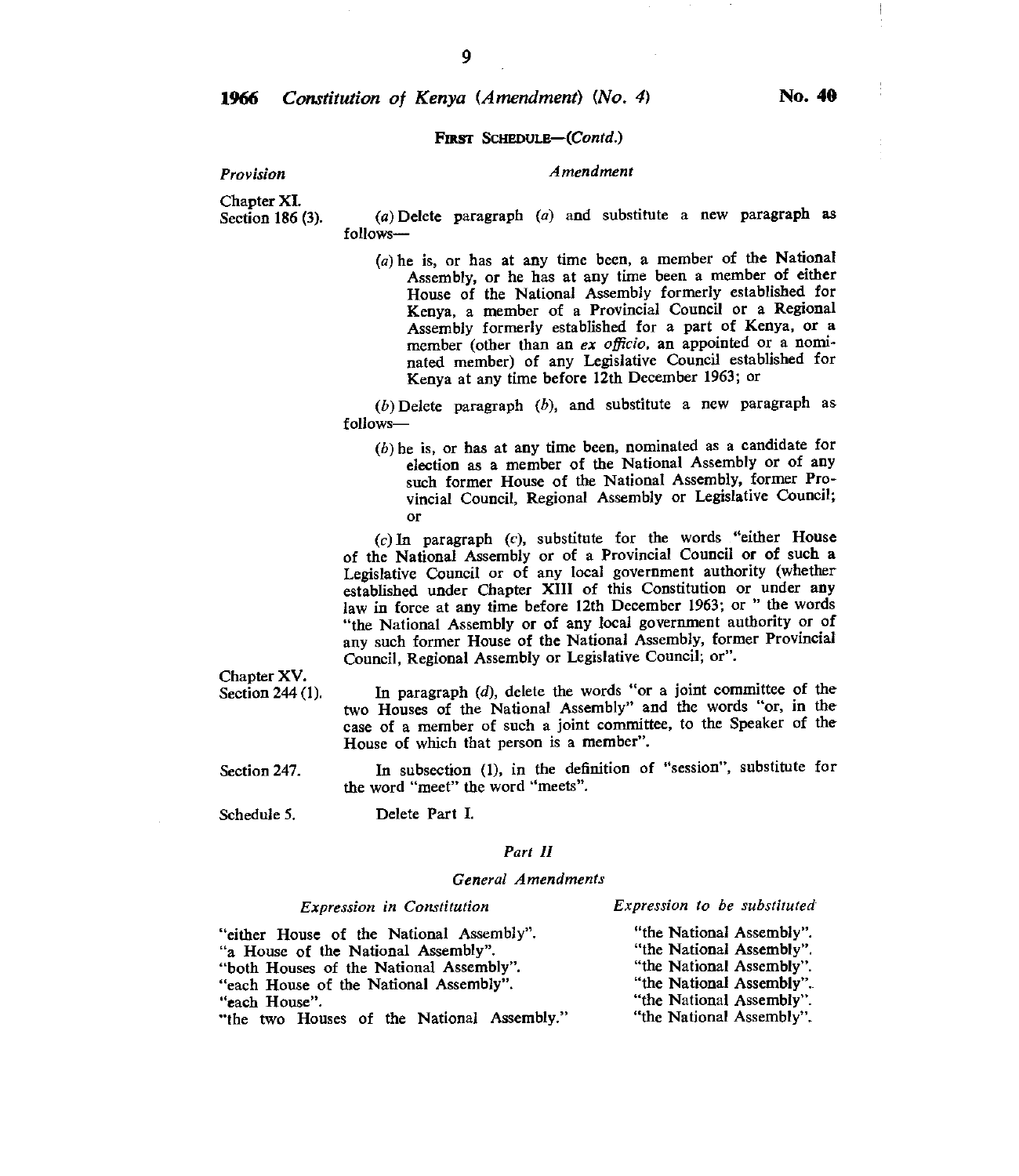#### FIRST SCHEDULE-(Contd.)

"House of Representatives". "the House". "either House". "that House". "those Houses".

#### *Expression in Constitution Expression to be substituted*

"National Assembly". "the Assembly". "the Assembly". "the Assembly". "the Assembly".

#### SECOND SCHEDULE

AMENDMENTS TO OTHER LAWS

| Provision       | Amendment                                                   |
|-----------------|-------------------------------------------------------------|
|                 | Kenya Independence Order in Council 1963                    |
| Section 19 (3). | In paragraph $(a)$ delete subparagraphs $(i)$ and $(iii)$ . |
|                 | Constitution of Kenya (Amendment) Act 1965                  |
| Section 10.     | Delete whole section.                                       |

#### THIRD SCHEDULE (s. 6)

New constituencies in the National Assembly corresponding to constituencies represented in the former House of Representatives and to Districts represented in the former Senate.

#### PART I

*Constituency New Constituency*  Nairobi Doonholm . . . . . Bahati<br>Nairobi Central .. . . . . Kamukunji Nairobi Central (American Control of Tamuku<br>Nairobi South (American Control Langata) Nairobi South (1992)<br>
Nairobi West (1993)<br>
1991 - Magnetti (1993)<br>
Magnetti (1994)<br>
Cagoretti (1994)<br>
Cagoretti (1994)<br>
Cagoretti (1994) Nairobi West ... ... Dagoretti<br>Nairobi North-west ... ... Parklands Nairobi North-west ... ... Parkland<br>Nairobi North-east ... ... ... Mathari Nairobi North-east . . . . . Mathari<br>Nairobi East . . . . . . . . Embakasi Nairobi East .. .. .. .. Embakasi<br>Mombasa Island South .. .. Mombasa West Mombasa Island South (a) Mombasa West<br>
Mombasa Mainland (b) (a) Mombasa South Mombasa Mainland (m. 1988).<br>Mombasa Island North (m. 1988). Mombasa Central Mombasa Island North (M. 1988).<br>
Kwale East (M. 1988). Mwale East Kwale East . . . . . . . Kwale East<br>
Kwale West . . . . . . . Kwale North Kwale West .. .. .. .. Kwale North<br>Kilifi South ... .. .. .. Kilifi South Kilifi South • • • • • • • Kilifi South Kilifi North • • • • • • • • Kilifi North Kilifi North .. .. .. .. ..<br>Malindi .. .. .. .. .. .. .. Malindi South<br>
.. .. .. Tana South Tana River .. .. .. ..<br>Lamu .. .. .. .. 1. . . . . . Lamu West Taveta-Voi . . . . . Taveta<br>Wundanyi . . . . . . Wundanyi Wundanyi . . . . . . . .

(s. 4)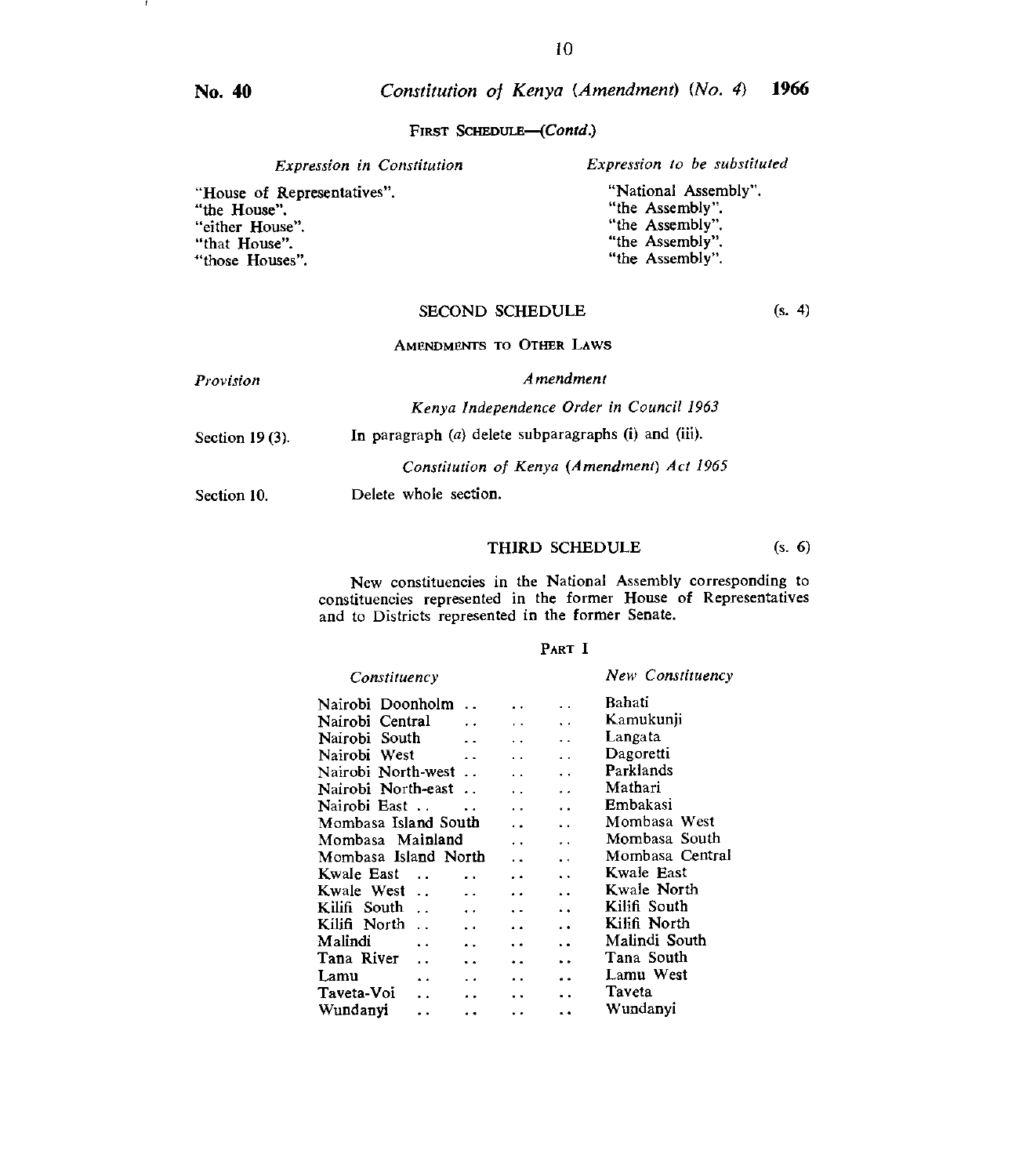## THIRD SCHEDULE-(Contd.)

## *Constituency New Constituency*

| Garissa South                                   | $\ddot{\phantom{1}}$ | . .                  | . .                  | Garissa South        |
|-------------------------------------------------|----------------------|----------------------|----------------------|----------------------|
| Garissa North                                   | . .                  | Ω.                   | . .                  | Garissa North        |
| Wajir South<br>$\sim$ .                         | $\ddot{\phantom{0}}$ | . .                  | . .                  | Wajir South          |
| Wajir North<br>$\ddotsc$                        | . .                  | $\ddot{\phantom{a}}$ | . .                  | Wajir West           |
| Mandera<br>$\sim$                               |                      | . .                  | μ.                   | Mandera East         |
| Marsabit-Moyale                                 |                      | . .                  | . .                  | Marsabit North       |
| Rendille<br>$\sim$ .                            | . .                  | ٠.                   | . .                  | Marsabit South       |
| Isiolo<br>$\ddot{\phantom{0}}$                  | . .                  | . .                  | $\ddot{\phantom{0}}$ | Isiolo South         |
| Nyambene North                                  | . .                  | . .                  | . .                  | Nvambene North       |
| Nvambene South                                  | $\ddot{\phantom{0}}$ | $\ddot{\phantom{0}}$ | . .                  | Nyambene South       |
| Meru West<br>$\ddotsc$                          | $\ddot{\phantom{1}}$ | . .                  | $\ddot{\phantom{0}}$ | Meru North-West      |
| Meru Central                                    | Ω.                   | . .                  | . .                  | Meru Central         |
| Meru South<br>$\sim$                            | . .                  | $\ddot{\phantom{a}}$ | . .                  | Meru South           |
| Tharaka<br>$\sim$                               | ٠.                   | . .                  | . .                  | Meru South-East      |
| Embu North                                      | . .                  | $\ddot{\phantom{0}}$ | . .                  | Embu North           |
| Embu South                                      | . .                  | . .                  | . .                  | Embu South           |
| Kitui North<br>$\ddot{\phantom{a}}$             | . .                  | . .                  | . .                  | Kitui North          |
| Kitui Central                                   |                      | . .                  | . .                  | Kitui Central        |
| Kitui East<br>. .                               | . .                  | . .                  | $\ddot{\phantom{0}}$ | Kitui East           |
| Kitui South<br>$\ddot{\phantom{a}}$             | . .                  |                      |                      | Kitui South          |
| Yatta<br>. .                                    | . .                  | . .                  | . .                  | Yatta                |
| Machakos North                                  |                      | . .                  | . .                  | Kangundo             |
| Machakos Central                                | . .                  | . .                  | . .                  | Iveti North          |
| Machakos East                                   | Ω.                   | Ω.                   | . .                  | Mbooni               |
| Machakos West                                   | . .                  | .,                   | . .                  |                      |
| Machakos South                                  | ٠.                   | ٠.                   | . .                  | Kilungu              |
| <b>Aberdares</b>                                | . .                  |                      | . .                  | Makueni              |
| $\ddot{\phantom{a}}$                            | . .                  | . .                  | . .                  | Nyandarua North      |
| Nyeri<br>$\ddot{\phantom{0}}$                   | ٠.                   | . .                  | . .                  | Nyeri                |
| Mathira<br>. .                                  | . .                  | . .                  | . .                  | Mathira              |
| Othaya-South Tetu                               | . .                  |                      | . .                  | South Tetu           |
| Gichugu<br>$\ddot{\phantom{a}}$                 | . .                  | . .                  | . .                  | Kirinyaga East       |
| Ndia<br>$\sim$ 10 $\mu$<br>$\ddot{\phantom{a}}$ | . .                  | . .                  | . .                  | Kirinyaga West       |
| Kangema<br>$\sim$ $\sim$                        | ٠.                   | . .                  | ٠.                   | Mbiri                |
| Kigumo<br>$\sim$ $\sim$                         | . .                  | . .                  | . .                  | Kigumo               |
| Kandara<br>$\ddot{\phantom{a}}$                 | . .                  | . .                  |                      | Kandara              |
| Kiharu<br>$\ddot{\phantom{0}}$                  | ٠.                   | . .                  | . .                  | Makuyu               |
| Gat <b>undu-Thi</b> ka                          | . .                  | . .                  | . .                  | Gatundu              |
| Githunguri<br>$\ddots$                          | . .                  |                      | . .                  | Githunguri           |
| Kiambaa<br>$\ddots$                             | . .                  |                      | . .                  | Kiambaa              |
| Kikuyu<br>$\ddot{\phantom{a}}$                  | . .                  | . .                  | . .                  | Kikuyu               |
| Limuru<br>$\ddot{\phantom{0}}$                  | . .                  | ٠.                   | . .                  | Limuru               |
| Turkana North                                   | 44                   | ٠.                   | $\ddot{\phantom{a}}$ | Turkana East         |
| Turkana South                                   | ٠.                   | . .                  | . .                  | Turkana South        |
| West Pokot                                      | . .                  | . .                  | . .                  | Pokot West           |
| K orossi<br>. .                                 | . .                  | . .                  | . .                  | Samburu East         |
| Trans Nzoia<br>$\sim$                           | . .                  | . .                  | . .                  | Kitale East          |
| Uasin Gishu<br>$\ddot{\phantom{a}}$             | . .                  | . .                  | . .                  | <b>Eldoret South</b> |
| Marakwet<br>. .                                 | $\ddot{\phantom{0}}$ |                      | . .                  | Kerio North          |
| Elgeyo                                          |                      |                      |                      | Kerio Central        |
| $\ddot{\phantom{a}}$                            | $\ddot{\phantom{1}}$ | $\ddot{\phantom{1}}$ | Ω.                   |                      |

 $\frac{1}{2}$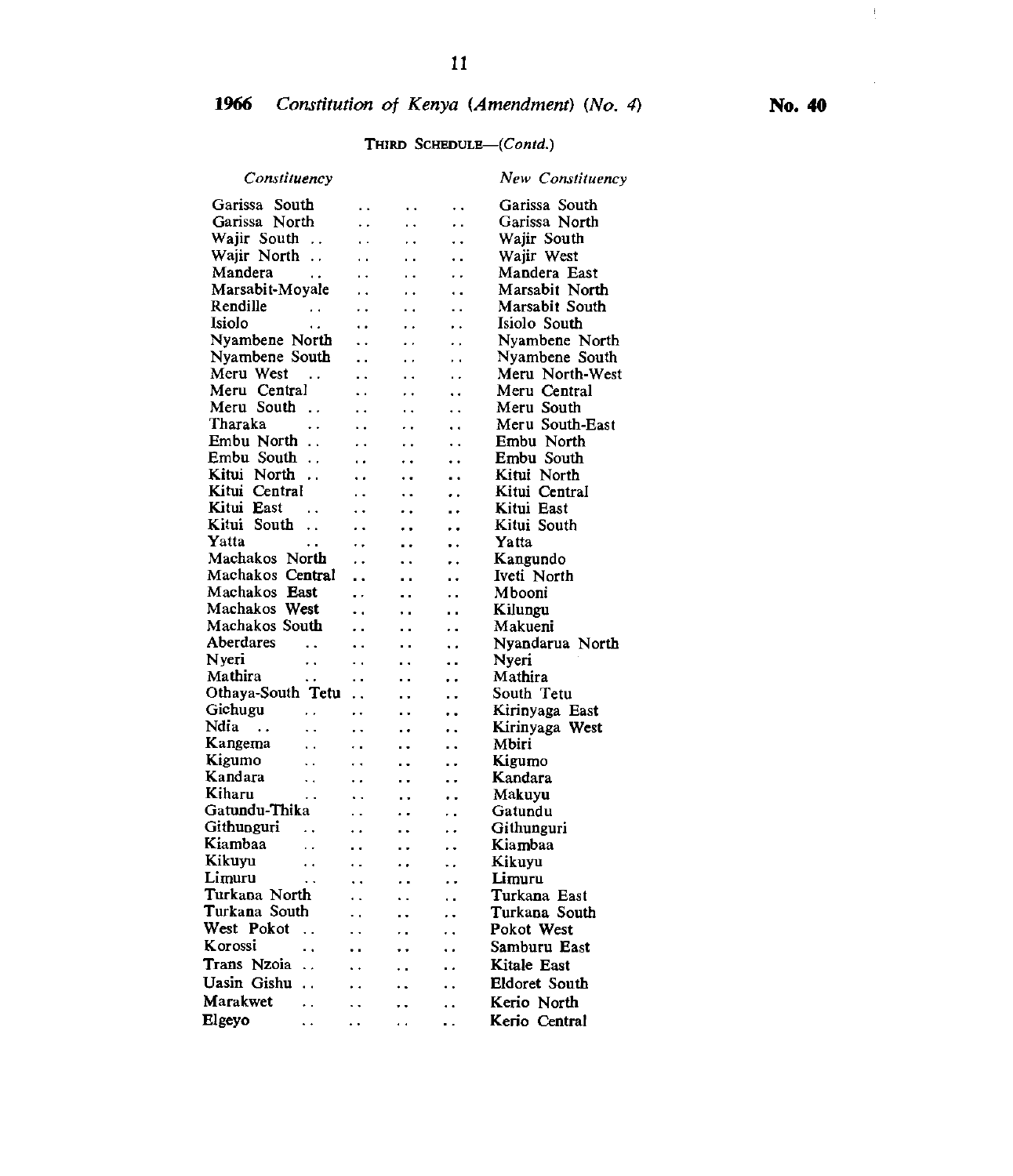$\frac{1}{2}$ 

# No. **40** *Constitution of Kenya (Amendment) (No. 4)* **<sup>1966</sup>**

## THIRD SCHEDULE-(Contd.)

| Constituency                                                             |                        |                         |                      | New Constituency        |
|--------------------------------------------------------------------------|------------------------|-------------------------|----------------------|-------------------------|
| Nandi South<br>$\ddot{\phantom{0}}$                                      |                        | $\ddot{\phantom{0}}$    | $\ddot{\phantom{0}}$ | Aldai                   |
| Nandi North<br>$\cdot$                                                   |                        | $\ddot{\phantom{0}}$    | $\ddot{\phantom{a}}$ | Tinderet                |
| Baringo East<br>$\ddot{\phantom{0}}$                                     |                        | $\ddot{\phantom{0}}$    | $\ddot{\phantom{0}}$ | Baringo East            |
| Baringo North<br>$\ddot{\phantom{0}}$                                    |                        | $\ddot{\phantom{1}}$ .  | . .                  | Baringo Central         |
| Baringo South<br>$\ddot{\phantom{a}}$                                    |                        | $\ddot{\phantom{0}}$    | $\ddot{\phantom{0}}$ | Baringo South           |
| Laikipia-Nanyuki<br>$\ddot{\phantom{a}}$                                 |                        | $\ddot{\phantom{0}}$    | $\ddot{\phantom{0}}$ | Laikipia West           |
| Nakuru East<br>. .                                                       |                        | $\ddot{\phantom{a}}$    | . .                  | Nakuru East             |
| Nakuru Town<br>$\ddot{\phantom{a}}$                                      |                        | $\ddot{\phantom{a}}$    | $\ddot{\phantom{0}}$ | Nakuru Town             |
| Nakuru West<br>$\ddot{\phantom{a}}$                                      |                        | $\ddotsc$               | $\ddot{\phantom{1}}$ | Nakuru West             |
| Narok West<br>$\ddot{\phantom{0}}$                                       |                        | $\ddot{\phantom{1}}$    | $\ddot{\phantom{a}}$ | Narok West              |
| Narok East<br>$\ddot{\phantom{a}}$                                       |                        | $\ddot{\phantom{1}}$    | $\ddot{\phantom{0}}$ | Narok North             |
| Kajiado -<br>$\sim$ .<br>$\ddot{\phantom{0}}$                            |                        | $\ddot{\phantom{0}}$    | $\ddot{\phantom{0}}$ | Kajiado South           |
| Bomet<br>$\ddotsc$<br>$\ddot{\phantom{0}}$                               |                        | $\ddot{\phantom{0}}$    | . .                  | Chepalungu              |
| Buret<br>$\ddotsc$<br>$\ddot{\phantom{0}}$                               |                        | $\ddot{\phantom{0}}$    | $\ddot{\phantom{0}}$ | Buret                   |
|                                                                          |                        | $\bullet$ .             | $\ddot{\phantom{0}}$ | Belgut                  |
| Belgut<br>$\ddot{\phantom{a}}$ .<br>$\ddot{\phantom{0}}$<br>Kericho East |                        |                         | $\ddot{\phantom{0}}$ | Kericho                 |
| $\ddotsc$                                                                |                        | $\ddot{\phantom{0}}$    | $\ddot{\phantom{0}}$ | Lurambi North           |
| Lurambi<br>$\sim$ $\sim$                                                 | $\ddot{\phantom{1}}$   | $\ddot{\phantom{0}}$    |                      | Mumias                  |
| Mumias<br>$\sim 100$                                                     | i.                     | $\ddot{\phantom{a}}$    | $\ddot{\phantom{a}}$ | Emukhaya                |
| Emukhaya<br>Ikolomani                                                    | $\bar{\epsilon}$       | $\ddot{\phantom{a}}$    | $\ddot{\phantom{0}}$ | Ikolomani               |
|                                                                          | $\ddotsc$              | $\ddot{\phantom{a}}$    | $\ddot{\phantom{a}}$ | Vihiga                  |
| Vihiga<br>$\sim$ $\sim$                                                  | $\ddot{\phantom{a}}$   | $\ddot{\phantom{0}}$    | $\ddot{\phantom{1}}$ | Hamisi                  |
| Hamisi<br>$\ddot{\phantom{0}}$                                           | $\ddot{\phantom{1}}$   | $\ddot{\phantom{0}}$    | $\ddot{\phantom{0}}$ | <b>Butere</b>           |
| <b>Butere</b><br>$\ddot{\phantom{a}}$ .                                  | $\ddot{\phantom{a}}$   | $\ddot{\phantom{0}}$    | . .                  |                         |
| Mount Elgon                                                              | $\ddot{\phantom{0}}$   | $\ddot{\phantom{0}}$    | . .                  | Mount Elgon             |
| Elgon Central                                                            | $\ddot{\phantom{a}}$   | $\ddot{\phantom{0}}$    | . .                  | Bungoma South           |
| Elgon East.                                                              | $\ddot{\phantom{0}}$   | $\ddot{\phantom{0}}$    | . .                  | Bungoma East            |
| Elgon West $\ldots$                                                      | $\ddot{\phantom{0}}$   | $\ddot{\phantom{0}}$    | ٠.                   | Busia North             |
| Elgon South-West                                                         | $\ddot{\phantom{a}}$ . | $\ddot{\phantom{a}}$    | $\ddot{\phantom{a}}$ | <b>Busia East</b>       |
| Ruambwa<br>$\sim 100$ km s $^{-1}$                                       | $\ddot{\phantom{1}}$   | $\ddot{\phantom{a}}$    | ٠.                   | Busia South             |
| Ugenya<br>$\sim 10^{-1}$                                                 | $\sim$ $\sim$          | $\ddot{\phantom{1}}$    | $\ddot{\phantom{1}}$ | Ugenya                  |
| Alego<br>$\sim$ $\sim$                                                   | $\ddot{\phantom{a}}$ . | $\ddot{\phantom{0}}$    | $\ddot{\phantom{0}}$ | Alego                   |
| Gem<br>$\sim$ $\sim$                                                     | $\ddot{\phantom{0}}$   | $\ddot{\phantom{0}}$    | . .                  | Gem                     |
| Bondo<br>$\ddots$                                                        | $\ddot{\phantom{0}}$   | $\ddot{\phantom{0}}$    | . .                  | Bondo                   |
| Kisumu Rural                                                             | $\ddot{\phantom{0}}$   | $\ddot{\phantom{0}}$    | $\ddot{\phantom{0}}$ | Kisumu Rural            |
| Kisumu Town                                                              | $\ddot{\phantom{a}}$   | $\ddot{\phantom{a}}$    | . .                  | Kisumu Town             |
| Winam                                                                    | $\ddot{\phantom{a}}$   | $\ddot{\phantom{0}}$    | $\ddot{\phantom{a}}$ | Winam                   |
| $\frac{1}{2}$ , $\frac{1}{2}$ , $\frac{1}{2}$<br>Nyando                  | $\sim$ $\sim$          | $\ddot{\phantom{0}}$    | . .                  | Nyando                  |
| Kasipul-Kabondo                                                          | $\ddot{\phantom{a}}$   | $\ddot{\phantom{0}}$    | $\ddotsc$            | Kasipul-Kabondo         |
| Karachuonyo                                                              | $\sim$                 | $\ddot{\phantom{0}}$    | $\ddot{\phantom{1}}$ | Karachuonvo             |
| Homa Bay                                                                 | $\ddot{\phantom{a}}$ . | $\ddot{\phantom{0}}$    | . .                  | Homa Bay                |
| Lambwe<br>$\sim 10^{-1}$                                                 | $\ddotsc$              | $\ddot{\phantom{a}}$    | . .                  | Ndhiwa                  |
| Migori<br>$\ddotsc$                                                      | $\ddotsc$              | $\ddot{\phantom{0}}$    | $\ddot{\phantom{0}}$ | Migori                  |
| Kuria<br>$\sim$ $\sim$                                                   | $\ddotsc$              | $\ddot{\phantom{0}}$    | . .                  | Kuria                   |
| Wanjare-South Mugirango                                                  |                        |                         | $\ddot{\phantom{0}}$ | Wanjare-South Mugirango |
| Majoge-Bassi                                                             | $\Delta$ - $\Delta$    | $\sim 100$ km s $^{-1}$ | . .                  | Majoge-Bassi            |
| Nyaribari<br><b>Contractor</b>                                           | $\ddot{\phantom{a}}$ . | $\ddot{\phantom{a}}$    | . .                  | Nvaribari               |
| Kitutu East                                                              | $\sim 10^7$            | $\ddot{\phantom{1}}$ .  | $\ddot{\phantom{0}}$ | Kitutu East             |
|                                                                          |                        |                         |                      | Kitutu West             |
| Kitutu West                                                              | $\ddot{\phantom{0}}$   | $\ddot{\phantom{1}}$    | $\ddot{\phantom{0}}$ |                         |
| North Mugirango                                                          | $\ddotsc$              | $\ddot{\phantom{0}}$    | . .                  | West Mugirango          |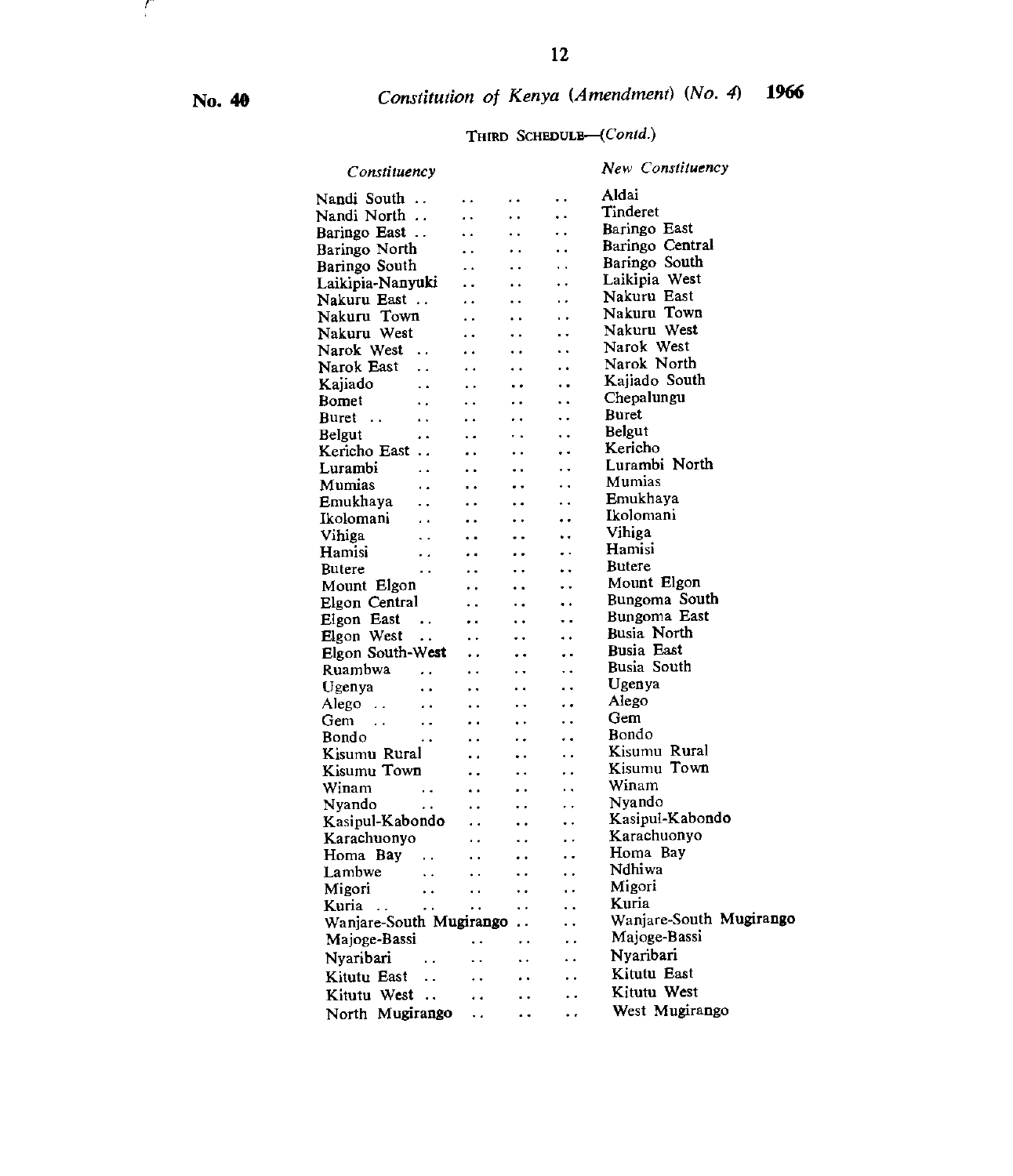## **THIRD SCHEDULE—(Contd.)**

## **PART II**

| District                                                  |                                              |                      |                             | New Constituency              |
|-----------------------------------------------------------|----------------------------------------------|----------------------|-----------------------------|-------------------------------|
| Nairobi Area                                              | . .                                          | . .                  | . .                         | Starehe                       |
| Mombasa<br>$\ddot{\phantom{0}}$                           | $\ddot{\phantom{0}}$                         | . .                  | $\ddot{\phantom{0}}$        | Mombasa North                 |
| Kwale<br>. .                                              | $\ddot{\phantom{1}}$                         | ٠.                   | . .                         | Kwale Central                 |
| Kilifi<br>$\sim 10$<br>$\ddot{\phantom{0}}$               | $\ddot{\phantom{0}}$                         | a.                   | $\sim$                      | Malindi North                 |
| Tana River<br>$\ddot{\phantom{0}}$                        | $\ddotsc$                                    | $\ddot{\phantom{a}}$ | . .                         | Tana North                    |
| Lamu<br>$\ddot{\phantom{1}}$                              | $\ddot{\phantom{0}}$                         | . .                  | . .                         | Lamu East                     |
| Taita<br>$\sim$<br>$\ddot{\phantom{a}}$                   | $\ddot{\phantom{a}}$                         | $\ddot{\phantom{1}}$ | ٠.                          | Voi                           |
| Garissa<br>$\ddot{\phantom{0}}$                           | $\ddot{\phantom{0}}$                         | . .                  | μ,                          | Garissa Central               |
| Wajir<br>$\sim$<br>$\ddot{\phantom{0}}$                   | $\ddot{\phantom{0}}$                         | $\ddot{\phantom{0}}$ | μ.                          | Waiir East                    |
| Mandera<br>z.                                             | $\ddot{\phantom{a}}$                         | .,                   | . .                         | Mandera West                  |
| Marsabit<br>$\ddot{\phantom{0}}$                          | $\ddot{\phantom{a}}$                         | $\ddot{\phantom{a}}$ | $\ddot{\phantom{0}}$        | Movale                        |
| Isiolo<br>$\ddot{\phantom{0}}$                            | $\ddot{\phantom{0}}$                         | $\ddot{\phantom{0}}$ | . .                         | Isiolo North                  |
| Meru<br>$\sim 10$<br>$\sim$ $\sim$                        | $\sim$ $\sim$                                | $\ddot{\phantom{1}}$ | έ.                          | Meru South-West               |
| $Embu$ .<br>$\ddot{\phantom{a}}$                          | $\ddot{\phantom{a}}$                         | ٠.                   | . .                         | Embu East                     |
| Kitui<br>$\cdot$ .<br>$\ddot{\phantom{0}}$                | $\ddot{\phantom{0}}$                         | . .                  | . .                         | Kitui West                    |
| Machakos<br>$\ddot{\phantom{a}}$                          | Ω.                                           | ٠.                   | . .                         | Iveti South                   |
| Nyandarua<br>$\ddot{\phantom{a}}$                         | $\ddot{\phantom{0}}$                         | $\epsilon$ .         | . .                         | Nyandarua South               |
| Nyeri<br>$\ddots$<br>$\ddot{\phantom{0}}$                 | $\ddot{\phantom{0}}$                         | $\ddot{\phantom{0}}$ | . .                         | Othaya                        |
| Kirinyaga<br>И.                                           | $\ddot{\phantom{0}}$                         | . .                  | . .                         | Kirinyaga South               |
| Murang'a<br>$\ddot{\phantom{a}}$                          | $\ddot{\phantom{0}}$                         | $\ddot{\phantom{0}}$ | ٠.                          | Kangema                       |
| Kiambu<br>$\ddot{\phantom{0}}$                            | . .                                          | . .                  | . .                         | Lari                          |
| Thika<br>$\ddot{\phantom{a}}$                             | $\ddot{\phantom{0}}$                         | $\ddot{\phantom{0}}$ | $\ddot{\phantom{a}}$        | Juia                          |
| Turkana<br>$\ddot{\phantom{1}}$                           | . .                                          | $\ddot{\phantom{0}}$ | . .                         | Turkana West                  |
| West Pokot                                                | $\ddot{\phantom{0}}$                         | $\ddot{\phantom{0}}$ | . .                         | Pokot East                    |
| Samburu<br>$\ddot{\phantom{a}}$                           | $\ddot{\phantom{1}}$                         | $\ddot{\phantom{0}}$ | . .                         | Samburu West                  |
| Trans Nzoia                                               | . .                                          | $\ddot{\phantom{0}}$ | . .                         | Kitale West                   |
| Uasin Gishu                                               | $\ddot{\phantom{a}}$                         | $\ddot{\phantom{0}}$ | $\ddot{\phantom{0}}$        | <b>Eldoret North</b>          |
| Elgeyo-Marakwet                                           | $\ddot{\phantom{0}}$                         | . .                  | $\ddot{\phantom{0}}$        | Kerio South                   |
| Nandi<br>τ.                                               | $\ddot{\phantom{1}}$                         | $\ddot{\phantom{1}}$ | . .                         | Mosop                         |
| Baringo<br>$\ddot{\phantom{0}}$                           | $\ddot{\phantom{1}}$                         | $\ddot{\phantom{1}}$ | ٠.                          | Baringo North                 |
| Laikipia<br>$\ddot{\phantom{0}}$                          | . .                                          | $\ddot{\phantom{0}}$ | $\ddot{\phantom{0}}$        | Laikipia East                 |
| Nakuru<br>$\ddot{\phantom{a}}$                            | $\ddot{\phantom{a}}$                         | $\ddot{\phantom{a}}$ | $\ddot{\phantom{0}}$        | Nakuru North                  |
| Narok<br>$\ddot{\phantom{a}}$                             | $\ddot{\phantom{a}}$                         | $\ddot{\phantom{1}}$ | μ.                          | Narok South                   |
| Kajiado<br>$\ddot{\phantom{a}}$                           | $\ddot{\phantom{a}}$                         | $\ddot{\phantom{a}}$ | $\ddot{\phantom{a}}$        | Kajiado North                 |
| Kericho<br>$\ddot{\phantom{a}}$<br>Kakamega               | $\ddot{\phantom{0}}$                         | $\ddot{\phantom{0}}$ | . .                         | <b>Bomet</b><br>Lurambi South |
| $\ddot{\phantom{1}}$ .<br><b>Bungoma</b><br>$\sim$ $\sim$ | $\ddot{\phantom{0}}$<br>$\ddot{\phantom{1}}$ | . .<br>г.            | . .<br>$\ddot{\phantom{a}}$ | Bungoma Central               |
| Busia<br>$\sim$ $\sim$<br>$\ddot{\phantom{a}}$            | УÝ.                                          | $\ddot{\phantom{1}}$ | $\ddot{\phantom{1}}$        | Busia Central                 |
| Central Nyanza                                            | $\ddot{\phantom{0}}$                         | $\ddot{\phantom{1}}$ | $\ddot{\phantom{0}}$        | Nyakach                       |
| South Nyanza                                              | $\ddot{\phantom{0}}$                         | . .                  | $\ddot{\phantom{0}}$        | Mbita                         |
| Kisii<br>$\ddot{\phantom{a}}$<br>$\sim$ $\sim$ $\sim$     | $\ddot{\phantom{a}}$                         | . .                  | . .                         | Borabu-North Mugirango        |
|                                                           |                                              |                      |                             |                               |

 $\sim$ 

 $\sim$ 

 $\tau$  , and  $\tau$  .

 $\sim$   $\sim$ 

 $\frac{1}{2}$ 

 $\mathcal{L}$